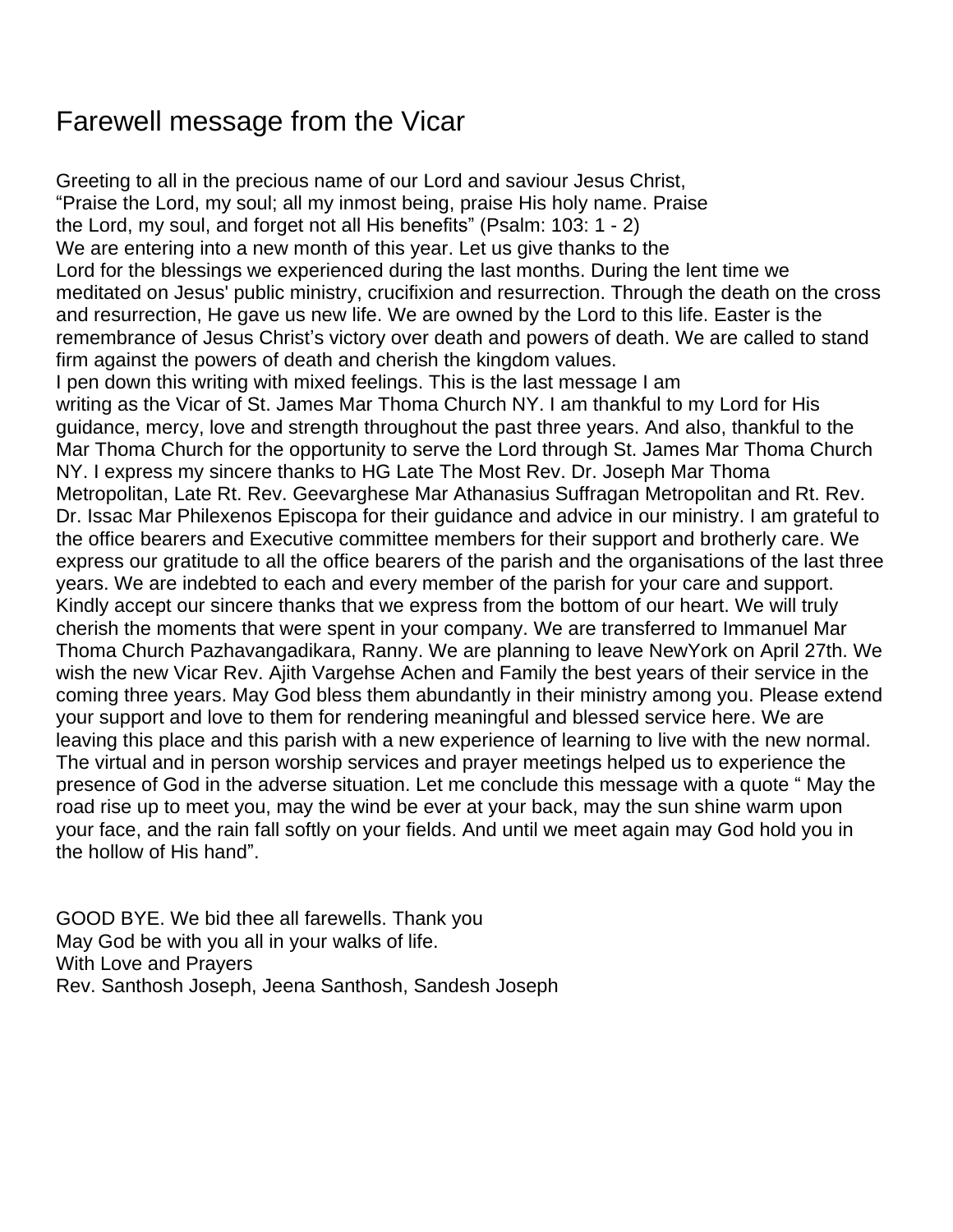# Church executive committee 2021

|                         | <b>NAME</b>            | E-MAIL                   | <b>HOME TEL#</b> | CELL#          |  |  |
|-------------------------|------------------------|--------------------------|------------------|----------------|--|--|
| <b>OFFICE BEARERS</b>   |                        |                          |                  |                |  |  |
| Vicar/President         | Rev.Santhosh Joseph    | Manaloorachen1@gamil.com | (845) 362-8158   | (845) 596-5568 |  |  |
| Vice-president          | M.S. Eappen            | mseappen@yahoo.com       | (845) 365-1550   | (845) 270-0076 |  |  |
| Secretary               | John Job               | jjjnjob@msn.com          | (845) 267-3387   | (845) 304-3334 |  |  |
| Treasurer               | <b>Thomas Varghese</b> | jojitom@gmail.com        | (845) 352-1253   | (845) 608-4249 |  |  |
| Accountant              | Linu Abraham           | linuabraham@hotmail.com  | (845) 627-0123   | (845) 300-8899 |  |  |
| Lay Leader              | Dey P. Neduvelil       | deyned@gmail.com         | (845) 523-2961   | (845) 653-2418 |  |  |
| Clarkstown area repres. | Rosamma Chacko         | chackoyohannan@gmail.com | (845) 371-2996   | (845) 664-3014 |  |  |
| Orangetown area repre   | <b>Binu Thomas</b>     | bbinoss@gmail.com        | (845) 624-3640   | (845) 598-4393 |  |  |
| Ramapo area rep.        | Ajay Pappan            | Ajaypappan@yahoo.com     | (845) 504-0599   | (845) 300-5844 |  |  |
| Choir rep.              | Jiji John              | Jjohn17@optonline.net    | (845) 215-9131   | (845) 598-0856 |  |  |
| Edavaka mission rep.    | Joseph P. David        | jdavi1418@gmail.com      | (845) 352-9435   | (845) 263-2704 |  |  |
| Sevika sanghom          | Jessy Thomas           | jojitom@gmail.com        | (845) 352-1253   | (845) 608-4249 |  |  |
| Senior Citizen          | T.K. Koshy             | j6234871@live.com        | (845) 268-1990   | (845) 480-2860 |  |  |
| Sunday School           | <b>Mathew Sanuel</b>   | msrdd@hotmail.com        | (845) 613-7673   | (845) 480-6112 |  |  |
| Youth fellowship        | Namitha Joshua         | namitajoshua@gmail.com   | (607) 379-2581   | (607) 379-2581 |  |  |
| Assembly member         | Linu Abraham           | linuabraham@hotmail.com  | (845) 627-0123   | (845) 300-8899 |  |  |
| Mandalam member         | Zachariah Abraham      | Zachariah39@hotmail.com  | (845) 425-7748   | (877) 621 7148 |  |  |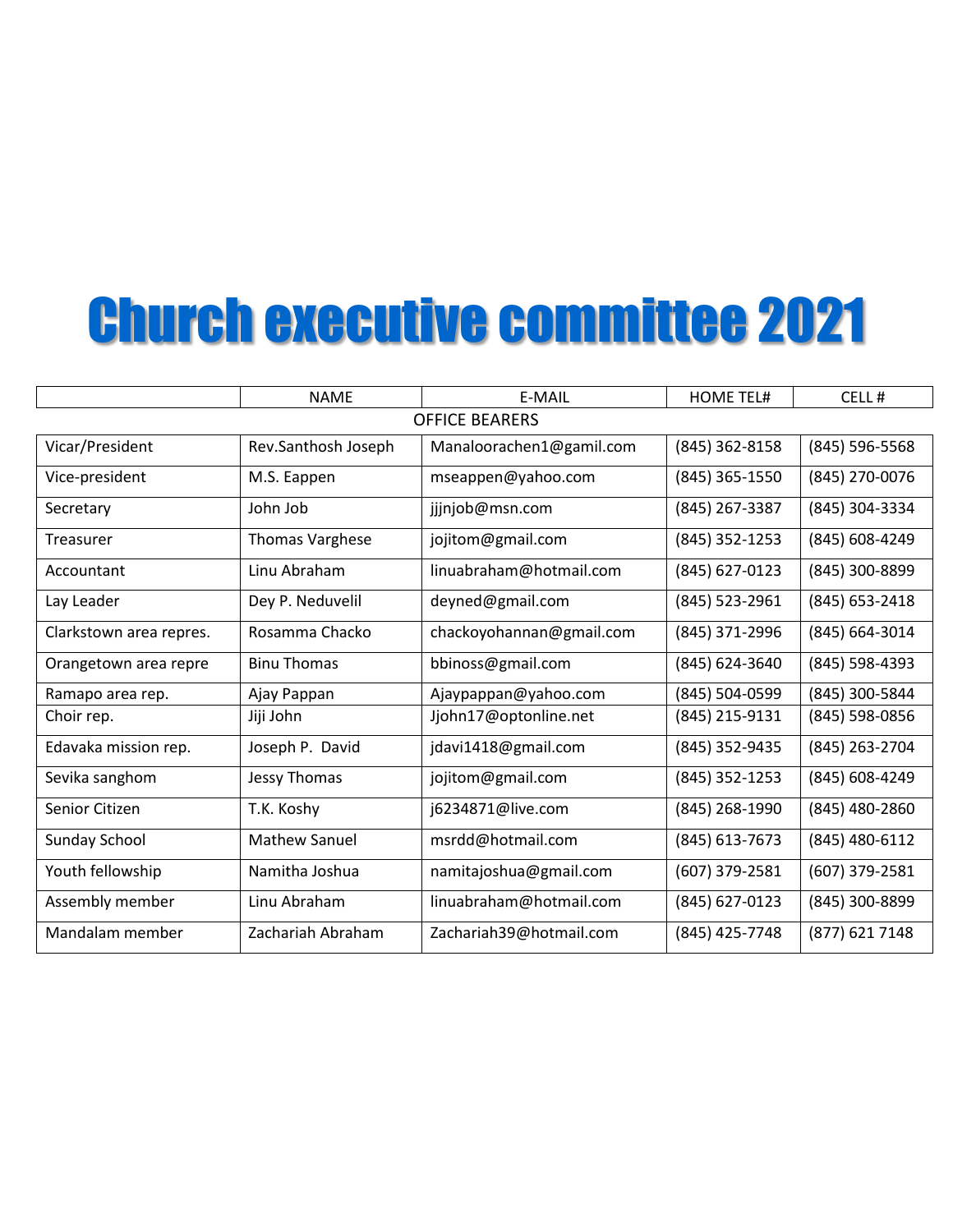| Date          | Time    | <b>Worship services</b>            |
|---------------|---------|------------------------------------|
| May 02        | 10:30AM | Divine worship service (Malayalam) |
| May 09        | 10:30AM | Divine worship service (English)   |
| May $16$      | 10:30AM | Divine worship service (Malayalam) |
| May $23$      | 10:30AM | Divine worship service (English)   |
| <b>May 30</b> | 10:30AM | Divine worship service (Malayalam) |

#### *Lectionary May 2021*

| <b>Date</b>   | Lesson 1   Lesson 2                                                                                                                                                   |  |                    |  | <b>Epistle</b> | <b>Gospel</b> |                    |
|---------------|-----------------------------------------------------------------------------------------------------------------------------------------------------------------------|--|--------------------|--|----------------|---------------|--------------------|
|               | The Compassion which leads to the Experience of the Kingdom of God, Metropolitan<br>Fund;<br>സ്വർഗ്ഗ രാജ്യ അനുഭവത്തിലേക്ക് നയിക്കുന്ന ആർദ്രത :<br>ഭൂഭവന ദാന പ്രസ്ഥാനം |  |                    |  |                |               |                    |
| <b>May 02</b> | Ezek 34:15-24                                                                                                                                                         |  | Acts 4:32-37       |  | 2Cor 8:1-9     |               | Matt 25:31-40      |
|               | The Faith which sustains the Church: "Jesus Christ is Risen",<br>സഭയെ നിലനിർത്തുന്ന വിശ്വാസം: ക്രിസ്കു<br>ഉയിര്ത്തെഴുന്നെറ്റിരിക്കുന്നു                               |  |                    |  |                |               |                    |
| <b>May 09</b> | 2Kgs 4:8-17                                                                                                                                                           |  | 1Cor 15:12-19      |  | 2Cor 5:1-10    |               | John 20:11-18      |
| <b>May 16</b> | The Conscious Waiting for Holy Spirit,<br>പരിശുദ്ധാത്മ ആവാസത്തിനായുള്ള ജാഗരണം                                                                                         |  |                    |  |                |               |                    |
|               | Ezek 37:1-14                                                                                                                                                          |  | Acts 1:12-14       |  | Gal 5:22-26    |               | John 14:15-21      |
|               | The Feast of Pentecost: "The Holy Spirit who Renews Everything",<br>പെന്തക്കുസ്തി പെരുന്നാൾ: സർവ്വവും പുതുക്കുന്ന<br>ദൈവത്തിന്റെ ആത്മാവ്                              |  |                    |  |                |               |                    |
| <b>May 23</b> | Joel 2:28-32                                                                                                                                                          |  | <b>Acts 2:1-13</b> |  | Rom 8:12-17    |               | John 16:1-15       |
|               | Trinity Sunday: "We Believe in Holy Trinity,<br>ത്രിത്വ ഞായർ: പരിശുദ്ധ ത്രിത്വത്തിൽ ഞങ്ങൾ                                                                             |  |                    |  |                |               |                    |
|               | വിശ്വസിക്കുന്നു                                                                                                                                                       |  |                    |  |                |               |                    |
| May 30        | Exod 19:17-25                                                                                                                                                         |  | <b>Gal 4:1-7</b>   |  | 2Cor 13:11-14  |               | <b>John 1:1-18</b> |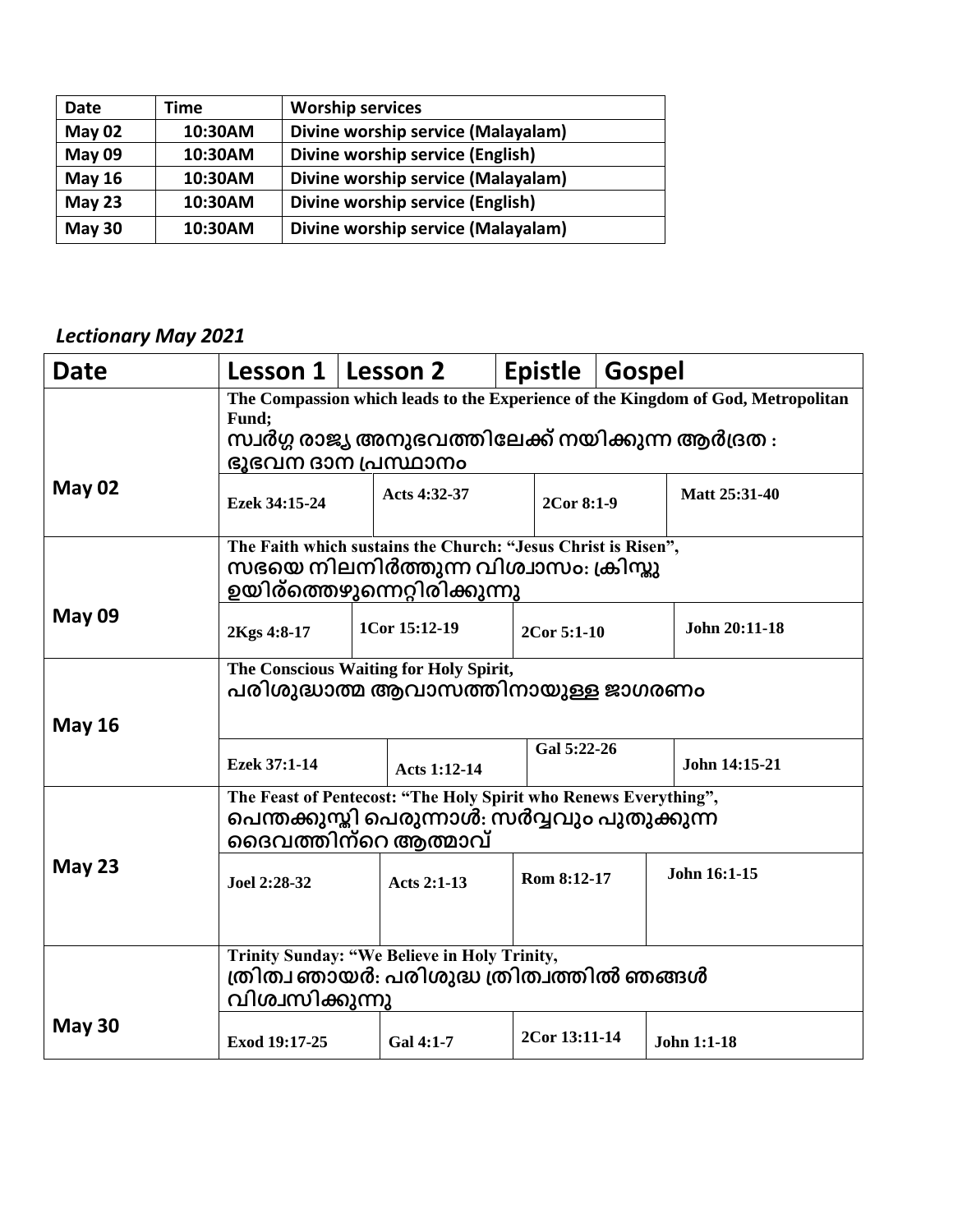

#### *Wedding Anniversary – May 2021*

| <b>Date</b> | <b>Name</b>                           | Town               |
|-------------|---------------------------------------|--------------------|
| 3           | Sonia and Sanjayan Joseph             | <b>New City</b>    |
| 10          | Aleyamma and N.K. Mathew              | <b>Tappan</b>      |
| 11          | <b>Achamma and Alexander Varghese</b> | <b>Nanuet</b>      |
| 11          | <b>Mariamma and Ned P. Idiculla</b>   | <b>Bergenfield</b> |
| 11          | <b>Shreya and Dias Mathew Samuel</b>  | <b>New City</b>    |
| 17          | Rosamma and Chacko Yohannan           | <b>New City</b>    |
| 22          | <b>Lally and Johnson George</b>       | <b>Bergenfield</b> |
| 26          | Ann and Philip N. Philip              | Westwood           |
| 28          | Nancy and John Job                    | <b>Congers</b>     |



### *Birthday – May2021*

| <b>Dates</b>   | <b>Name</b>                | Town                   |
|----------------|----------------------------|------------------------|
| 1              | Anju Thomas                | Orangeburg             |
| $\mathbf{1}$   | <b>Lally Johnson</b>       | <b>Bergenfield</b>     |
| $\overline{2}$ | Jibu C. George             | <b>Creskill</b>        |
| 5              | Navin P. John              | <b>Spring Valley</b>   |
| 5              | <b>Simon Jacob</b>         | <b>New City</b>        |
| 6              | <b>Thampy Varghese</b>     | <b>Rock Tavern</b>     |
| 7              | <b>Achamma Alexander</b>   | <b>Nanuet</b>          |
| 8              | Dey P. Neduvelil           | Orangeburg             |
| 8              | <b>Stanley Varghese</b>    | <b>Nanuet</b>          |
| 8              | <b>Tyler Daniel</b>        | <b>Florida</b>         |
| 10             | <b>Alexander T. Mathew</b> | <b>Nanuet</b>          |
| 10             | Jiji John                  | <b>Nanuet</b>          |
| 10             | Jose P. Mathunny           | <b>Spring Valley</b>   |
| 11             | <b>Alexander Varghese</b>  | <b>Nanuet</b>          |
| 11             | Jacob K. Daniel            | <b>Wappinger Falls</b> |
| 13             | <b>Samuel Mathew</b>       | <b>Bardonia</b>        |
| 15             | <b>Mary George</b>         | Orangeburg             |
| 16             | Sonia Joseph               | <b>New City</b>        |
| 16             | <b>Vinu Abraham</b>        | Poughkeepsie           |
| 17             | <b>Emma Varghese</b>       | Poughkeepsie           |